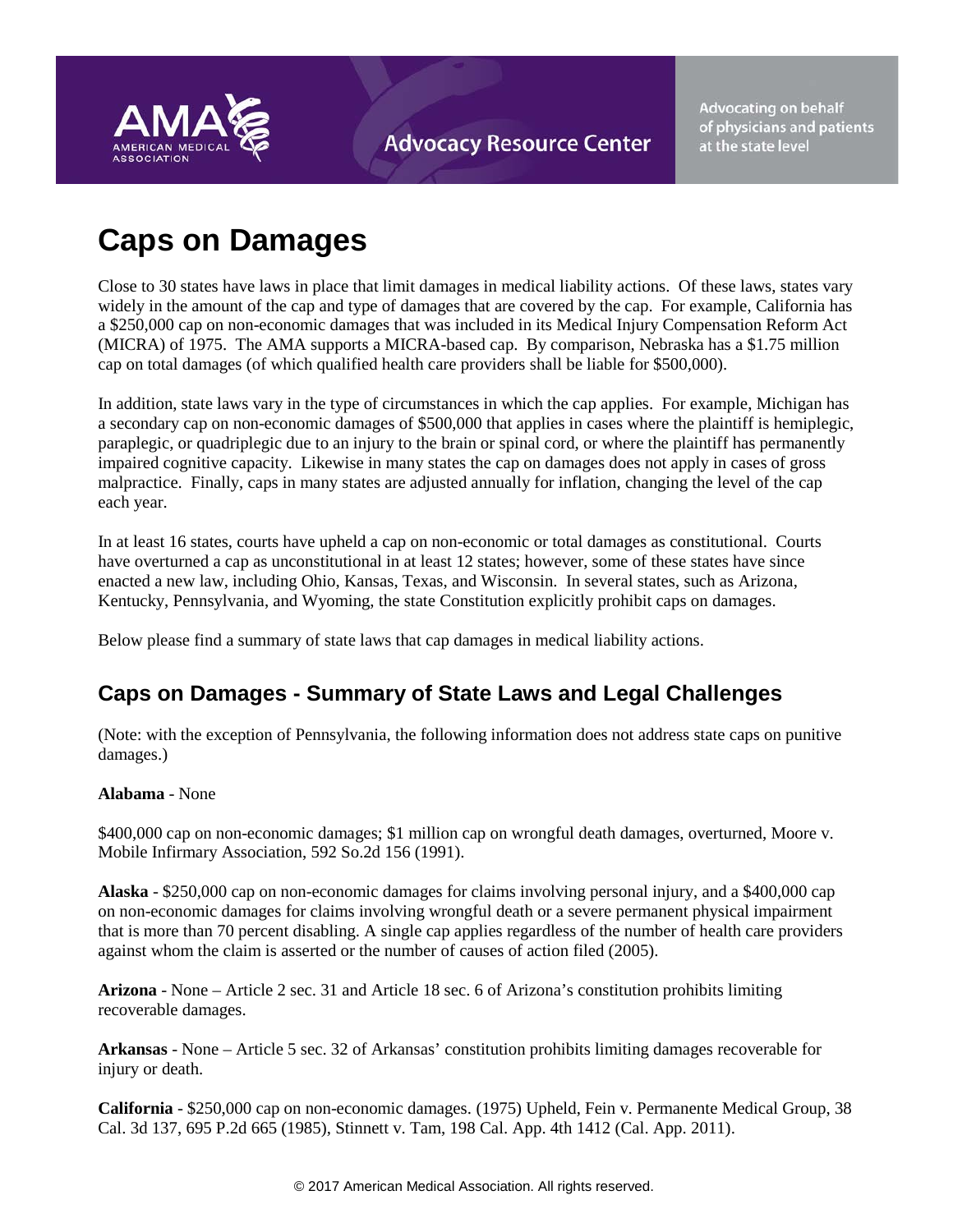In 2014, the California Supreme Court ruled that the state's non-economic damage cap cannot be further pared to reflect the amount of a pre-trial settlement. In its ruling, the court said the cap applies only to judgments awarding non-economic damages. Rashidi v. Moser, cite forthcoming (Ca. 2014).

**Colorado** - \$1 million cap on **total** damages, including any derivative claim by any other claimant, of which non-economic losses shall not exceed \$300,000 (including any derivative claim by any other claimant). Upon good cause shown and if the court determines such limit would be unfair, the court may award damages in excess of the limit. In this case, the court may award the present value of additional future damages only for loss of such excess future earnings or such excess future medical and other health care costs, or both. (1988) Upheld, Scholz v. Metropolitan Pathologists P.C., 851 P.2d 901 (1993).

**Connecticut** - None

**Delaware** - None

**D.C.** - None

**Florida** – None. \$500,000 cap on non-economic damages in personal injury cases overturned as violative of the Equal Protection Clause of the Florida Constitution, North Broward Hosp. Dist. v. Kalitan, 219 So.3d 49 (Fl. 2017)

Previous \$500,000 cap on non-economic damages per claimant for causes of action for injury due to medical negligence of physicians and other health care providers. No cap on non-economic damages in wrongful death cases involving multiple claimants. Cap applied per claimant regardless of the number of defendants. Cap increases to \$1 million for certain exceptions, including catastrophic injury, a total amount recoverable from all practitioners, regardless of the number of claimants. For non-providers, \$750,000 cap on noneconomic damages per claimant for causes of action for injury or wrongful death due to the medical negligence of nonpractitioners, regardless of the number of nonpractitioner defendants. Cap increased to \$1.5 million for certain exceptions (2003).

Previous cap on non-economic damages in wrongful death cases involving multiple claimants struck down as violative of the Equal Protection Clause of the Florida Constitution Estate of McCall v. United States, 134 So.3d 894 (Fl. 2014).

**Georgia** - \$350,000 cap on non-economic damages awarded against all health care providers and a separate \$350,000 cap on non-economic damages awarded against a single medical facility that can increase to \$700,000 if more than one facility is involved. No more than \$1.05 million can be awarded in a medical liability cause of action.

Health Care Providers- Any judgment in a medical liability action, including wrongful death, against a health care provider shall not exceed \$350,000 in non-economic damages regardless of the number of defendant health care providers against whom the claim is asserted or the number of separate causes of action on which the claim is based. The cap applies to each claimant; however, the term "claimant" is defined as including all persons claiming to have sustained damages as a result of the bodily injury or death of a single person.

Medical Facilities – Establishes a separate \$350,000 cap on non-economic damages awarded in medical liability actions, including wrongful death, against a single medical facility including all persons and entities for which vicarious liability theories may apply, regardless of the number of separate causes of action on which the claim is based. If the lawsuit involves more than one medical facility, the total amount of non-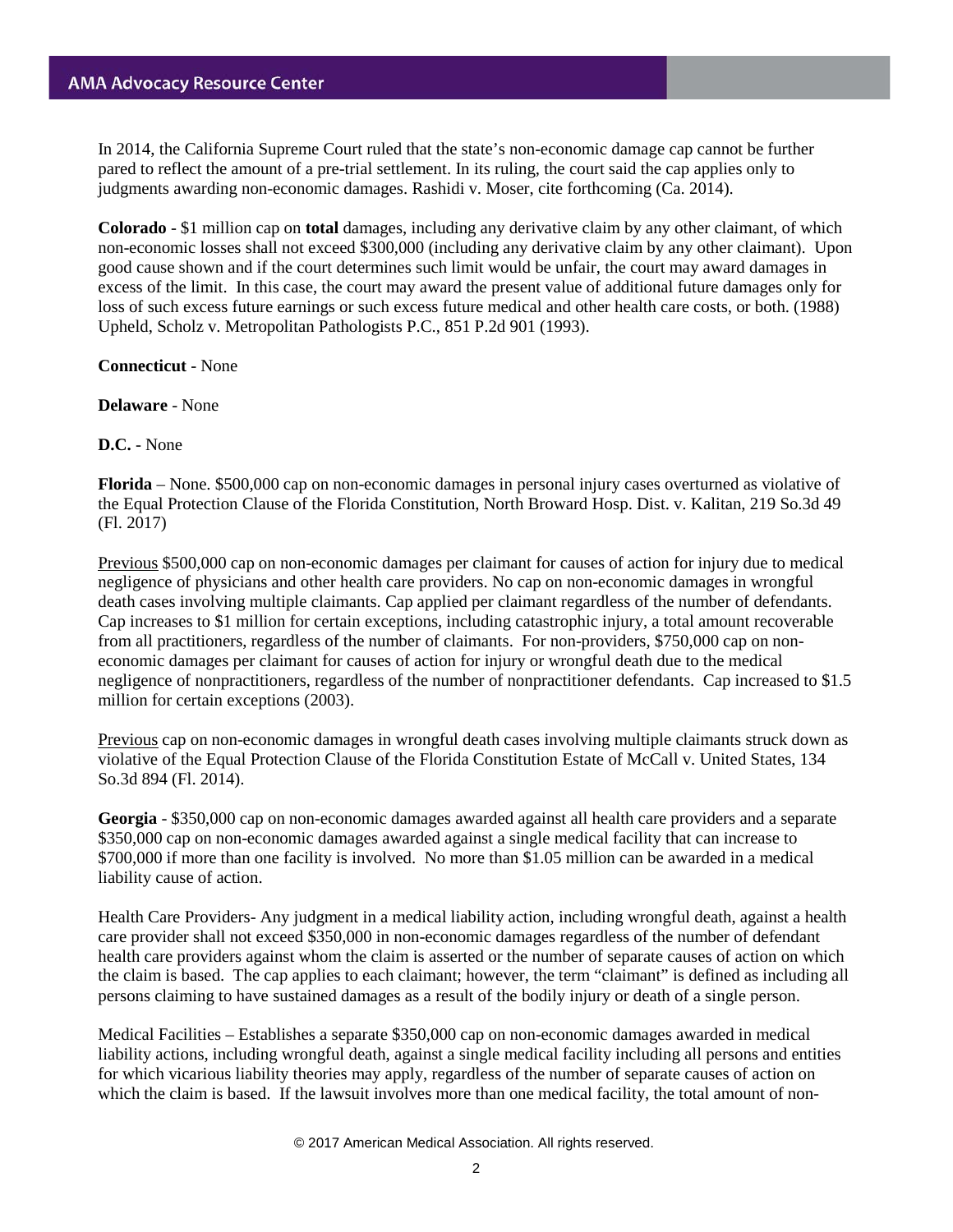economic damages that can be awarded against the facilities is \$700,000 with a single facility not liable for more than \$350,000 (2005).

Cap overturned Atlanta Oculoplastic Surgery, P.C. v. Nestlehutt, 691 S.E.2d 218 (Ga. 2010).

**Hawaii** - \$375,000 cap on non-economic damages, with exceptions for certain types of damages, i.e. mental anguish (1986).

**Idaho** - \$250,000 cap on non-economic damages per claimant in personal injury and wrongful death actions. The cap will be adjusted annually beginning July 1, 2004 based on the average annual wage. The limit does not apply to causes of action arising out of willful or reckless misconduct, or felonious actions. (2003) Upheld, Kirkland v. Blaine County Medical Center, 134 Idaho 464, 4 P.3d 1115 (2000).

**Illinois** – None. \$500,000 cap on economic and non-economic damages overturned, Lebron v. Gottlieb Mem. Hosp., 930 N.E.2d 895 (Ill. 2010).

Previous \$500,000 cap on non-economic damages for awards in a medical liability cause of action, including wrongful death, against a physician, the physician's business or corporate entity, and personnel or health care professionals.

Separate \$1 million cap on non-economic damages for awards in a medical liability cause of action, including wrongful death, against a hospital and its personnel or hospital affiliates. Cap applies to all plaintiffs in any civil action arising out of the care. Cap applies to injuries that occur after the effective date of the act (2005).

Previous \$500,000 cap on non-economic damages, overturned Best v. Taylor Machine Works, 689 N.E.2d 1057 (Ill. 1997).

\$500,000 cap on economic and non-economic damages overturned, Wright v. Central DuPage Hospital Assn., 347 N.E.2d 736 (Ill. 1976).

**Indiana** - \$1.25 million cap on **total** damages for any act of malpractice that occurs after 6/30/1999 and before 7/1/2017. \$1.65 million total cap for any act of malpractice that occurs after 6/30/2017 and before 7/1/2019. \$1.8 million total cap for any act of malpractice that occurs after 6/30/2019.

Health care providers are not liable for more than: \$250,000 for an act of malpractice that occurs after 6/30/1999 and before 7/1/2017; \$400,000 for an act of malpractice that occurs after 6/30/2017 and before 7/1/2019; and \$500,000 for an act of malpractice that occurs after 6/30/2019.

Any amount due that is in excess of the total liability for health care providers will be paid through the Patient Compensation Fund. Upheld, Johnson v. St. Vincent Hospital, 404 N.E. 2d 585 (1980). Statute revised, effective July 1, 2017.

### **Iowa** - None

**Kansas** - \$250,000 cap on non-economic damages. The cap will increase to \$300,000 for causes of action accruing after July 1, 2014; \$325,000 after July 1, 2018; and \$350,000 after July 1, 2022. This is the total amount of noneconomic damages recoverable by each party from all of the defendants. (1988) Upheld, Samsel v. Wheeler Transport Services, Inc., 246 Kan. 336 (1990). Upheld, Miller v. Johnson, 289 P.3d 1098 (Kan. 2012).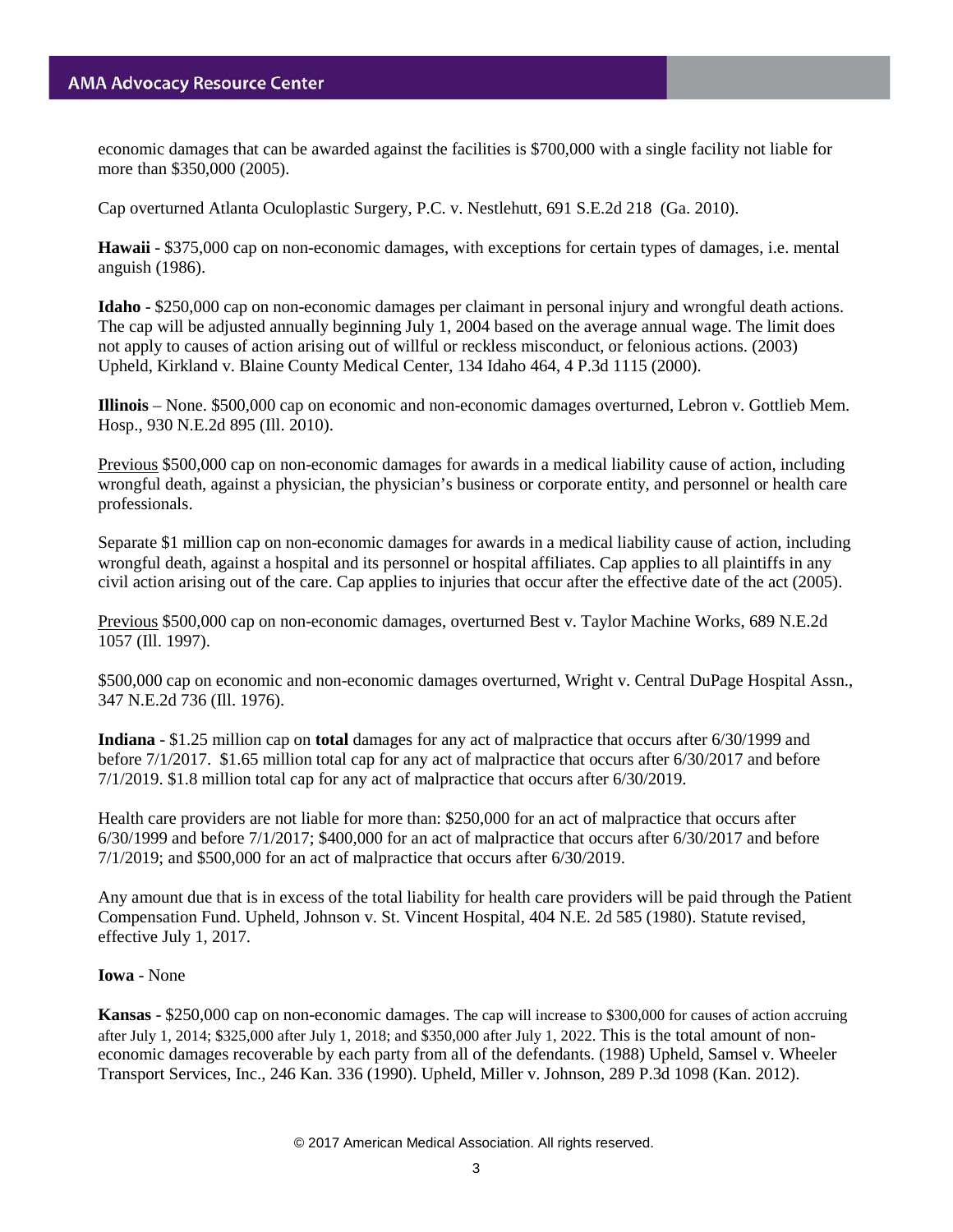# **AMA Advocacy Resource Center**

Previous law struck down as unconstitutional, Kansas Malpractice Victims Coalition v. Bell, 243 Kan. 333, 757 P.2d 251 (1988).

**Kentucky** - None. Section 54 of Kentucky's Constitution prohibits cap on damages.

**Louisiana** - \$500,000 cap on **total** damages, excluding damages recoverable for medical care. A health care provider covered by the Patient's Compensation Fund shall not be liable for more than \$100,000. The Patient's Compensation Fund will cover the excess amount awarded up to the cap (1975).

Upheld caps on total damages, but future medical expenses are excluded from cap, Butler v. Flint Goodrich Hospital of Dillard University, 607 So. 2d 517 (1992). Upheld [Oliver v. Magnolia Clinic,](https://www.lexis.com/research/buttonTFLink?_session=a3399e30-8e47-11e1-9356-88f0812eb4c1.1.1.60552.+.1.0&wchp=dGLbVzV-zSkAz&_b=0_1370123805&_xfercite=%3ccite%20cc%3d%22USA%22%3e%3c!%5BCDATA%5B2011%20La.%20App.%20LEXIS%201013%5D%5D%3e%3c%2fcite%3e&_lexsee=SHMID&_lnlni=&_butType=3&_butStat=254&_butNum=12&_butinfo=%3ccite%20cc%3d%22USA%22%3e%3c!%5BCDATA%5B2012%20La.%20LEXIS%20506%5D%5D%3e%3c%2fcite%3e&prevCase=Oliver%20v.%20Magnolia%20Clinic&prevCite=2011%20La.%20App.%20LEXIS%201013&_md5=68366ADBD134D382556AAF0A8ABE78C8) 85 So.3d 39 (La. 2012).

**Maine** - \$500,000 cap on non-economic damages in wrongful death actions (2007).

**Maryland** - The limit on non-economic damages is frozen at \$650,000 until January 1, 2009, after which time the cap will increase annually by \$15,000 per year. Cap applies in aggregate to all claims and defendants arising from the same medical injury. (Cap also applies in wrongful death actions if the claim involves only one claimant or beneficiary). In wrongful death actions involving two or more claimants or beneficiaries, then the total cap on non-economic damages is \$812,500 (125% of the cap) (2005).

Court ruled that cap does not apply if pre-trial arbitration process waived Semsker v. Lockshin (Montgomery County Civil No. 283674) (2009).

Previous law upheld as constitutional, Murphy v. Edmunds, 325 MD 342, 601 A.2d 102 (Maryland 1992).

**Massachusetts** - \$500,000 cap on non-economic damages, with exceptions for proof of substantial disfigurement or permanent loss or impairment, or other special circumstances which warrant a finding that imposition of such limitation would deprive the plaintiff of just compensation for the injuries sustained (1986).

Court declined to rule on constitutionality of cap, *Allock v. Bannister*, 2011-CA-00289-SCT (Mass. 2012).

**Michigan** - \$280,000 cap on non-economic damages, adjusted annually for inflation, except in cases where the plaintiff is hemiplegic, paraplegic, or quadriplegic due to an injury to the brain or spinal cord, or where the plaintiff has permanently impaired cognitive capacity rendering him incapable of making independent, responsible life decisions and permanently incapable of independently performing the activities of normal, daily living, or the plaintiff has had permanent loss or damage to a reproductive organ resulting in the inability to procreate, then non-economic damages shall not exceed \$500,000. As of 2009 the \$280,000 cap is \$410,800 and the \$500,000 cap is \$733,500. (1993) Upheld, Zdrojewski v. Murphy, 657 N.W.2d 721 (Mich. App. 2002); Upheld Smith v. Botsford General Hospital (6th Cir. 2005). A 2012 bill clarified that loss of society or companionship constitutes noneconomic damages and is therefore subject to Michigan's noneconomic damages limit.

#### **Minnesota** - None

**Mississippi** - \$500,000 cap on non-economic damages per plaintiff for medical liability causes of action filed against a health care provider (2004). Upheld Clemons v. US, Case No. 4:10-CV-209-CWR-FKB (Miss. App. 2013).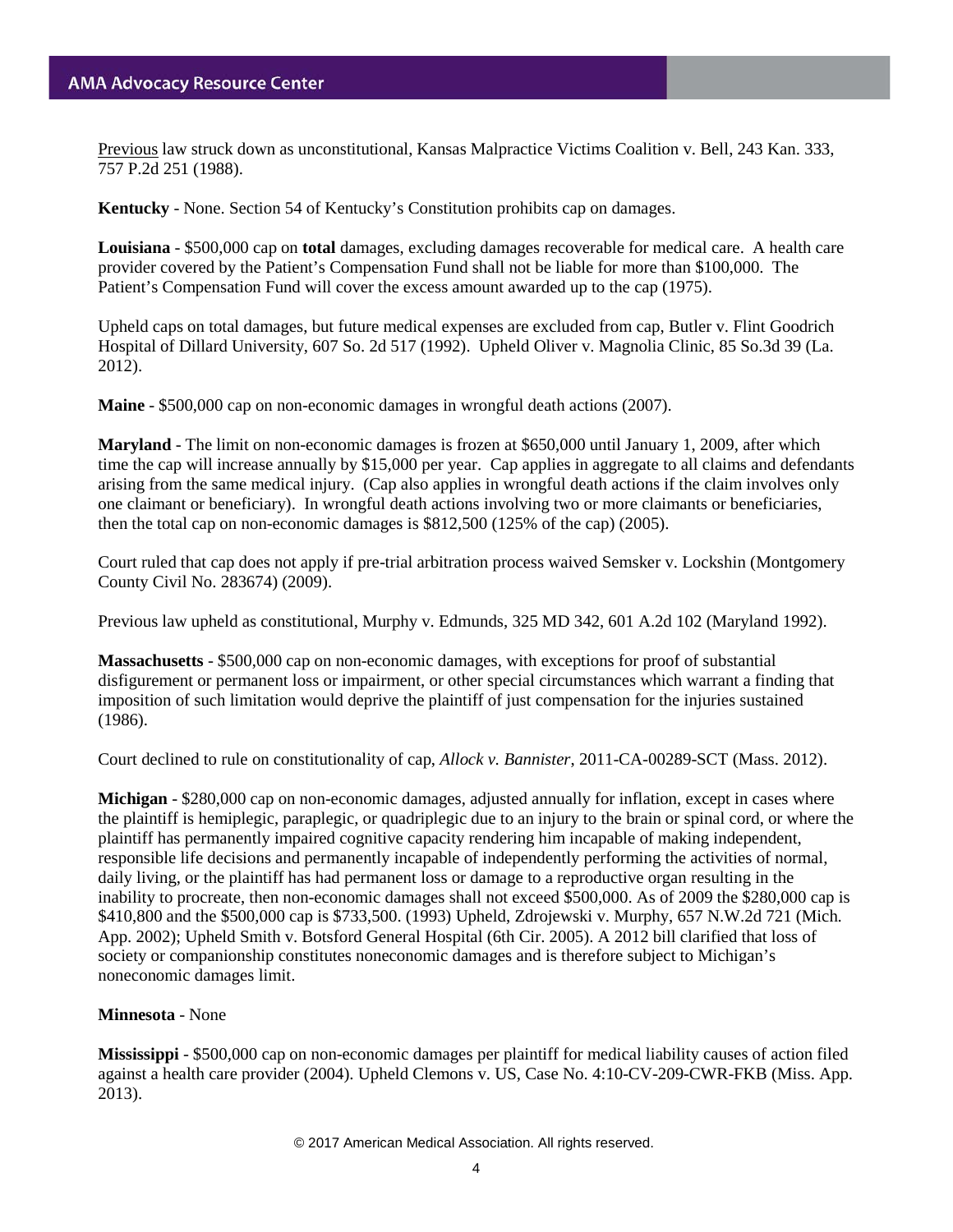**Missouri** – \$400,000 cap on non-economic damages. \$700,000 cap on non-economic damages for cases involving catastrophic injury.

\$350,000 cap on non-economic damages, overturned, Watts v. Lester E. Cox Medical Centers, No. SC91867 (2012).

**Montana** - \$250,000 cap on non-economic damages per occurrence. If a single incident of malpractice injures multiple, unrelated patients, the \$250,000 cap applies to each patient and all claims deriving from injuries to that patient (1995, 1997).

**Nebraska** - \$1.75 million in **total** damages. Health care providers who qualify under the Hospital-Medical Liability Act (i.e. carry minimum levels of liability insurance and pay surcharge into excess coverage fund) shall not be liable for more than \$500,000 in total damages. Any excess damages shall be paid from the excess coverage fund (1976, 1984, 1986, 1992, 2003).

Upheld, Prendergast v. Nelson, 256 N.W.2d 657 (1977); Gourley ex. rel Gourley v. Nebraska Methodist Health System Inc., 265 Neb. 918, 633 N.W.2d 43 (Neb. 2003).

**Nevada** - \$350,000 cap on non-economic damages awarded to each plaintiff from each defendant (2004).

Upheld, Tam v. Eighth Judicial District Court of the State of Nevada, et al., 2015 WL 6453603 (Nev. 2015).

#### **New Hampshire** - None

\$875,000 cap on non-economic damages, overturned, Brannigan v. Usitalso, 587 A.2d 1232 (N.H. 1991).

\$250,000 cap on non-economic damages in medical malpractice, overturned, Carson v. Maurer, 424 A.2d 825 (N.H. 1980).

#### **New Jersey** - None

**New Mexico** - \$600,000 cap on **total** damages, excluding punitive damages and past and future medical care. Health care providers personal liability shall not exceed \$200,000, any award in excess of this amount shall be paid by the patient compensation fund. (1992) Upheld, Fed. Express Corp. v. United States, 228 F. Supp. 2d 1267 (NM 2002).

#### **New York** - None

**North Carolina** - \$500,000 cap for all claims brought by all parties arising out of the same professional services. Indexed for inflation starting on January 1, 2014. There shall be no cap if the trier of fact finds both that (1) the plaintiff suffered disfigurement, loss of use of part of the body, permanent injury or death; and (2) the defendant's acts or failures, which are the proximate cause of the plaintiff's injuries, were committed in reckless disregard of the rights of others, grossly negligent, fraudulent, intentional or with malice. (2011)

**North Dakota** - \$500,000 cap on non-economic damages (1995). Economic damage awards in excess of \$250,000 are subject to judicial review for reasonableness (1987).

Previous law struck down as unconstitutional. Arneson v. Olson, 270 N.W.2d (N.D. 1978).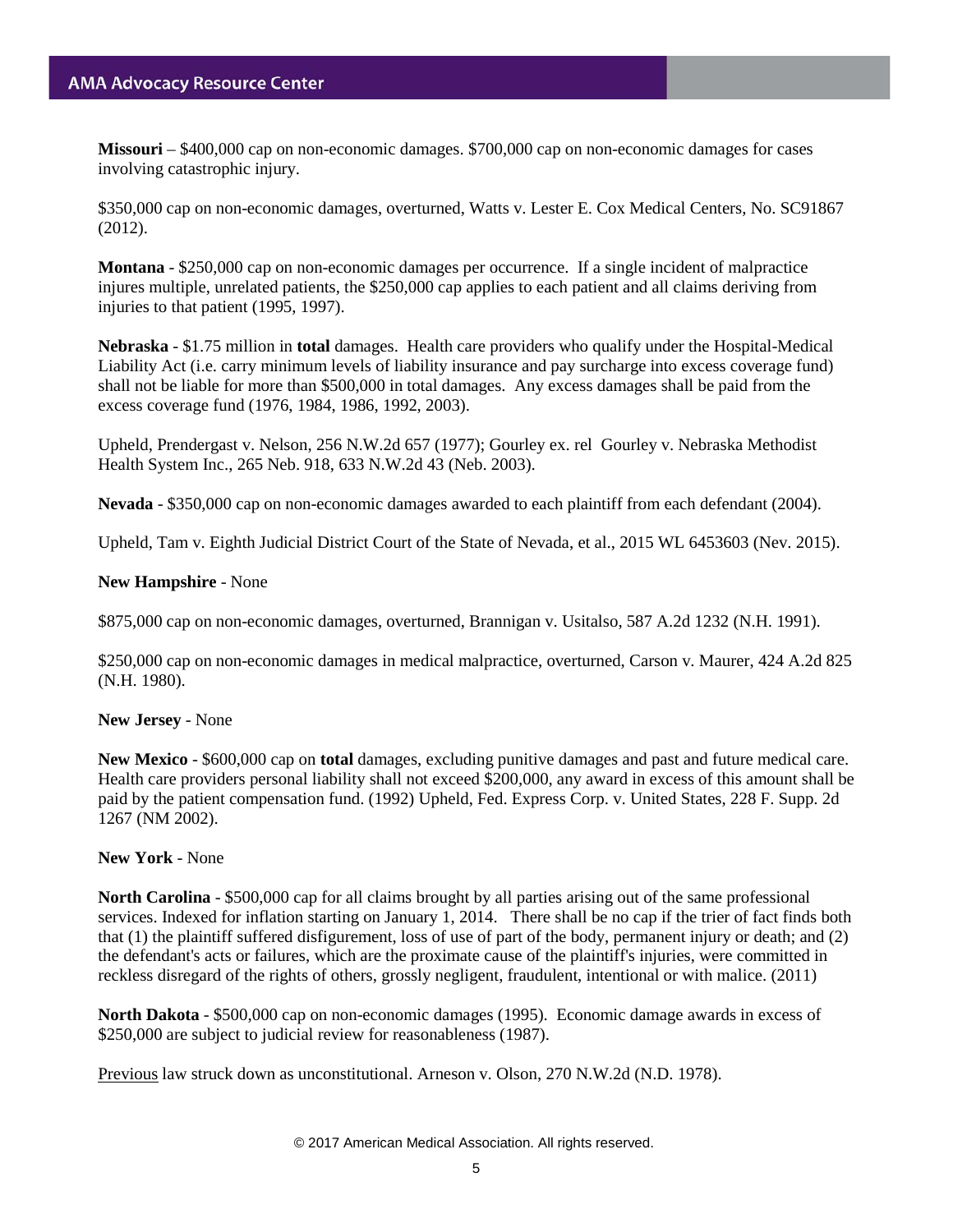**Ohio** - Establishes a sliding cap on non-economic damages. The cap shall not exceed the greater of \$250,000 or three times the plaintiff's economic loss up to a maximum of \$350,000 for each plaintiff or \$500,000 per occurrence. The maximum cap will increase to \$500,000 per plaintiff or \$1,000,000 per occurrence for a claim based on either (A) a permanent and substantial physical deformity, loss of use of a limb, or loss of a bodily organ system, or (B) a permanent physical functional injury that permanently prevents the injured person from being able to independently care for self and person life sustaining activities (2002).

Note: The Ohio Legislature's previous attempts to enact a law with a cap on non-economic damages were overturned by the Ohio Supreme Court. For example, \$250,000-500,000 sliding scale cap on non-economic damages, overturned, State ex rel. Ohio Academy of Trial Lawyers v. Sheward, 86 Ohio 3d 451, 715 N.E. 2d (1999). However, the state upheld a general tort cap in 2007, Arbino v. Johnson & Johnson, 116 Ohio St. 3d 468.

**Oklahoma** - \$350,000 cap on non-economic damages for civil actions arising from claims for bodily injury. Cap applies regardless of the number of parties against whom the action is brought or the number of actions brought. There shall be no limit on the amount of non-economic damages that may be awarded in a claim for bodily injury resulting from negligence if a judge and jury find, by clear and convincing evidence, that the defendant's acts or failures to act were: (1) in reckless disregard for the rights of others; (2) grossly negligent; (3) fraudulent; or (4) intentional or with malice. (2011).

Previous law struck down as unconstitutional Woods v. Unity Health Center, Inc 2008 OK 97 (2008).

Cap does not apply in wrongful death cases because the Oklahoma Constitution specifically limits damage limitations in those types of cases.

**Oregon** - \$500,00 cap on non-economic damages.

\$500,000 cap on non-economic damages in wrongful death cases upheld, Greist v. Phillips, 322 Or. 281, 906 P.2d 789 (1995), Hughes v. PeaceHealth, 178 P.3d 225 (Or. 2008).

\$500,000 cap on non-economic damages, overturned, Lakin v. Senco Products, 987 P.2d 463 (Or. 1999).

\$500,000 cap on non-economic damages expanded, Horton v. OHSU, et al., 359 Or. 160 (Or. 2016).

**Pennsylvania** - None. Article III sec. 18 of Pennsylvania's Constitution prohibits limiting damages for personal injuries or death. Punitive damages are capped at 2 times actual damages.

**Rhode Island** - None

**South Carolina** - \$350,000 stacked cap on non-economic damages. A claim for non-economic damages in a medical liability action against a single health care provider or single health care institution cannot exceed \$350,000. If the award is against more than one health care provider or institution, the total award for noneconomic damages cannot exceed \$1.05 million, with each defendant not liable for more than \$350,000. The cap applies separately to each claimant and adjusts annually for inflation based on the Consumer Price Index (2005).

**South Dakota** - \$500,000 cap on total general (non-economic) damages. (1985, revived by 1996 court decision).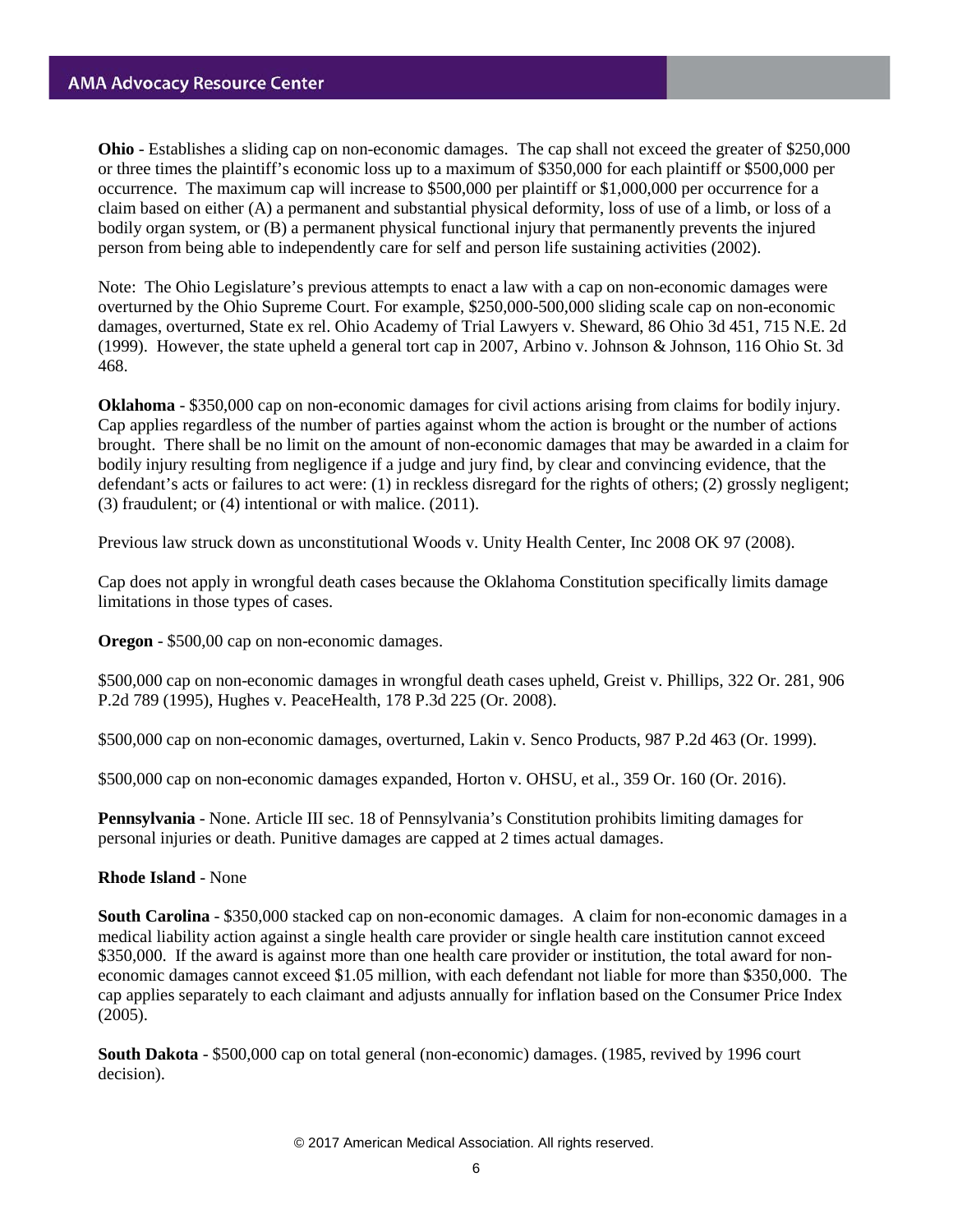Struck down cap on total damages, revived cap on non-economic damages, Knowles ex. rel. Knowles v. United States, 544 N.W. 2d 183 (SD 1996).

**Tennessee** – \$750,000 cap for non-economic damages for all injuries and occurrences in an action, including health care liability actions. The limit on non-economic damages applies regardless of if the action is based on a single act or omission or on a series of acts or omissions. The cap shall include actions by the plaintiff as well as derivative (%), in which case recovery for any damages barred claims by a spouse or child of the claimant, including loss of consortium. The limit on compensation for non-economic damages may increase to \$1 million in cases of catastrophic loss or injury, which may include: (1) spinal cord injuries resulting in paraplegia or quadriplegia; (2) amputation of two hands or two feet or one of each; (3) third degree burns covering 40 percent of the body or the face; or (4) wrongful death of a parent with a minor child(ren). The cap shall not apply to personal injury or wrongful death cases when: (1) the defendant had a specific intent to inflict serious physical injury; (2) the defendant intentionally falsified, destroyed or concealed records containing material evidence for the purpose of evading liability in the claim; or (3) the defendant was under the influence of alcohol, drugs or other intoxicant or stimulant resulting in substantial impairment and causing the injury or death. (2011).

**Texas** - \$250,000 cap on non-economic damages for claims against physicians and other health care providers. The cap applies per claimant regardless of the number of defendants. Also provides a \$250,000 cap on non-economic damages awarded against a single health care institution and a \$500,000 cap on noneconomic damages if a judgment is rendered against two or more health care institutions, with the total amount of non-economic damages for each individual institution, not exceeding \$250,000 per claimant, irrespective of the number defendants, causes of action, or vicarious liability theories involved. The total amount of non-economic damages for health care institutions cannot exceed \$500,000. Combining the liability limits for physicians, health care providers, and institutions, the maximum non-economic damages that a claimant could recover in a health care liability claim is capped at \$750,000 (2003).

Proposition 12, a ballot initiative to amend the Texas Constitution to specifically allow the legislature to enact laws that place limits on non-economic damages in health care and medical liability cases, was approved by the voters on September 13, 2003.

\$500,000 cap on all civil damages for wrongful death, indexed for inflation since 1977. The cap does not apply to medical, hospital, and custodial care received before judgment or required in the future. In 2002 the cap reached approximately \$1.4 million (1977, limited by 1990 court decision).

\$500,000 cap on non-economic damages (adjusted annually), overturned as applied to cases other than wrongful death, Rose v. Doctors Hospital, 801 S.W. 2d 841 (Tex. 1990).

2003 statute upheld Watson v. Hortman, 2012 U.S. Dist. LEXIS 41679.

**Utah** - \$250,000 cap on non-economic damages for causes of action arising before July 1, 2001, \$400,000 cap on non-economic damages for causes of action arising on or after July 1, 2001 but before July 1, 2002. Indexed annually for inflation thereafter. (1986, 2001) Upheld, Judd v. Drezga, 2004 UT 91 (Ut. 2004). \$450,000 hard cap on non-economic damages for claims arising after May 15, 2010.

# **Vermont** - None

**Virginia** - \$2.0 million cap on **total** damages. Cap will increase by \$50,000 per year starting July 1, 2012 until the increases stop at \$3 million for claims after July 1, 2031. (2011) Upheld, Etheridge, et.al. v. Medical Center Hospitals, 237 Va. 87, 376 S.E.2d 525 (Va. 1989).